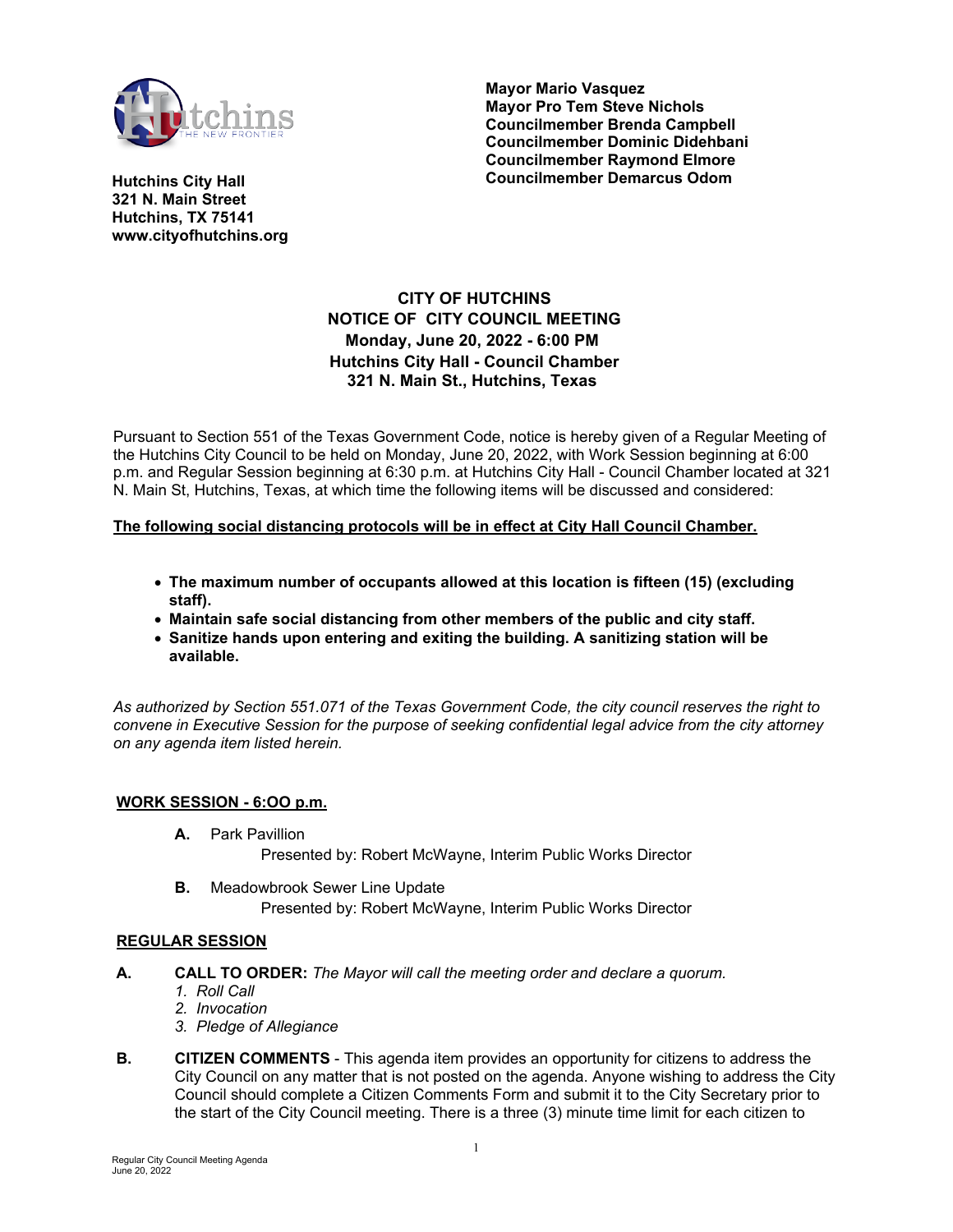speak. However, in accordance with the Texas Open Meetings Act, the City Council cannot discuss issues raised or make any decision at this time.

- **C. CONSENT AGENDA**  *All items presented in the Consent Agenda require no deliberation by the Council. Each Council member has the opportunity of removing an item from this agenda so that it may be considered separately.*
	- **1.** Consider Resolution R2022-1025 AUTHORIZING THE CITY ADMINISTRATOR TO EXTEND, THROUGH SEPTEMBER 30, 2022, THE CURRENT CONTRACTUAL AGREEMENTS RELATED TO FINANCIAL SERVICES WITH TANANGELIA BEATTY; APPROPRIATING FUNDS FROM THE FISCAL YEAR 2021 - 2022 BUDGET; AND ESTABLISHING AN EFFECTIVE DATE.
	- **2.** Consideration of RESOLUTION NO. R2022-1026 APPROVING THE TERMS AND CONDITIONS OF AN INTERLOCAL AGREEMENT BETWEEN THE CITY OF HUTCHINS AND DALLAS COUNTY FOR FIRE PROTECTION SERVICES IN AN ASSIGNED UNINCORPORATED AREA OF THE COUNTY FOR THE FISCAL YEAR 2022-23 AND AUTOMATICALLY EXTEND FOR TWO ADDITIONAL ONE-YEAR FISCAL PERIODS AND AUTHORIZING THE MAYOR OR HIS DESIGNEE TO EXECUTE SAID AGREEMENT.
	- **3.** Consideration of RESOLUTION NO. R2022-1027 OF THE CITY OF HUTCHINS, TEXAS, APPROVING THE TERMS AND CONDITIONS OF AN INTERLOCAL AGREEMENT BETWEEN THE CITY OF HUTCHINS AND DALLAS COUNTY FOR AMBULANCE SERVICES IN AN ASSIGNED UNINCORPORATED AREA OF THE COUNTY FOR FISCAL YEAR 2022-2023 AND AUTOMATICALLY EXTEND FOR TWO ADDITIONAL ONE YEAR FISCAL PERIODS AND AUTHORIZING THE MAYOR OR HIS DESIGNEE TO EXECUTE SAID AGREEMENT.

### **D. PRESENTATIONS**

- **1.** Police Department Swearing-In Ceremony and introduction of new hires: Jennifer Cristobal, Police Officer Kristofer Gaffney, Police Officer David Jackson, Communications Presented by: Steve Perry, Police Chief
- **2.** Council Retreat Updates Presented by: Nick Cornelius, Assistant to the City Administrator

## **E. PUBLIC HEARINGS**

## **F. REGULAR AGENDA**

**1.** Discuss and consider Resolution R2022-1028 APPROVING AND AUTHORIZING THE MAYOR TO NEGOTIATE AND EXECUTE THE TERMS AND CONDITIONS OF AN AGREEMENT BY AND BETWEEN THE CITY OF HUTCHINS AND RENÉ BATES AUCTIONEERS, INC. (RBAI) TO CONDUCT ONLINE AUCTIONS OF SURPLUS INVENTORY FOR THE CITY OF HUTCHINS; AND PROVIDING FOR AN EFFECTIVE DATE.

Presented by: Nick Cornelius, Assistant to the City Administrator

**2.** Discuss and consider Resolution R2022-1029, OF THE CITY COUNCIL OF THE CITY OF HUTCHINS, TEXAS, APPROVING AND ADOPTING THE LOW-INCOME HOUSEHOLD WATER ASSISTANCE PROGRAM ("LIHWAP") WATER PROVIDER AGREEMENT FOR THE CITY'S PARTICIPATION IN THE LIHWAP WATER ASSISTANCE PROGRAM ("PROGRAM") TO PROVIDE FUNDS TO ASSIST LOW INCOME HOUSEHOLDS WITH WATER AND WASTEWATER BILLS Presented by: Elizabeth Sanders Saegert, Interim Finance Director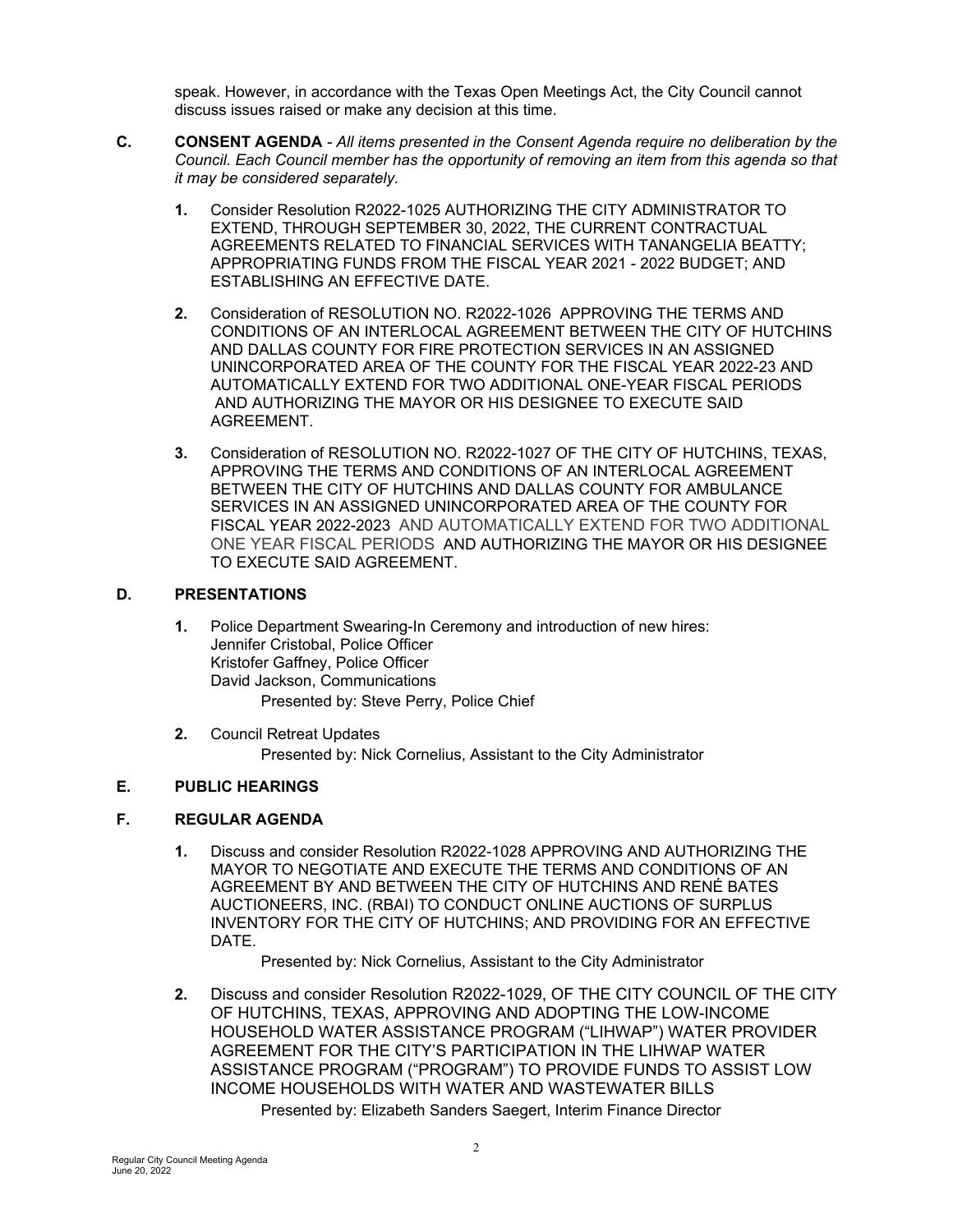**3.** Discuss and consider Resolution R2022-1030 AMENDING RESOLUTION R2022-1007, AUTHORIZING THE ASSISTANT TO THE CITY ADMINISTRATOR TO UTILIZE COOPERATIVE PURCHASING METHODS FOR PARK IMPROVEMENTS AND PROVIDING FOR AN EFFECTIVE DATE.

Presented by: Nick Cornelius, Assistant to the City Administrator

**4.** Discuss and consider Resolution 2022-1031 AUTHORIZING THE CITY ADMINISTRATOR TO EXECUTE CONTRACTUAL AGREEMENTS RELATED TO EMPLOYEE BENEFITS FOR FISCAL YEAR 2022-2023 AT AN ESTIMATED ANNUAL COST OF \$770,469.36; AND PROVIDING FOR AN EFFECTIVE DATE.

Presented by: Karen Steward, Human Resources Manager

### **G. EXECUTIVE SESSION**

**1. Pursuant to the Texas Government Code, Section §551.074 (a)(1) Personnel Matters** – to deliberate the appointment, employment, evaluation, reassignment, duties, discipline, or dismissal of a public officer or employee:

A. Sec. §551.074 of the Texas Government Code - Personnel Matters: deliberate the duties of the Police Chief

B. Sec. §551.074 of the Texas Government Code: Personnel Matters: deliberate the duties of the Fire Chief

C. Sec. §551.074 of the Texas Government Code: Personnel Matters: deliberate the duties of the City Secretary

D. Sec. §551.074 of the Texas Government Code: Personnel Matters: deliberate the duties of the Community Services & Park Program Director

E. Sec. §551.074 of the Texas Government Code: Personnel Matters: deliberate the duties of the HR Director

F. Sec. §551.074 of the Texas Government Code: Personnel Matters: deliberate the duties of the Director of Public Works & Community Development

G. Sec. §551.074 of the Texas Government Code: Personnel Matters: deliberate the duties of the Finance Director

### **H. RECONVENE INTO REGULAR SESSION**

**1.** Take any action as a result of the Executive Session.

### **I. ITEMS OF COMMUNITY INTEREST**

- **1.** Economic Development Corporation meeting, Thursday, June 30, 2022 at 6:30 p.m. at the EDC Building 103 W. Palestine, Hutchins, Texas.
- **2.** Parks and Recreation Board meeting, Tuesday, July 12, 2022, at 6:30 p.m. at the Hutchins City Hall - Council Chamber, 321 N. Main St., Hutchins, TX.
- **3.** Atwell Public Library Board meeting, Tuesday, June 21, 2022, at 6:30 p.m. at the Hutchins City Hall - Council Chamber, 321 N. Main St., Hutchins, TX 75141.
- **4.** July 4, 2022 City Offices will be closed in observance of the Independence Day Holiday.
- **5.** Regular City Council Meeting, Tuesday, July 5, 2022, at 6:30 p.m. at Hutchins City Hall Council Chamber, 321 N. Main St., Hutchins, TX.

### **J. ADJOURNMENT**

### **CERTIFICATION**

I certify that a copy of the June 20, 2022 agenda of items to be considered by the Hutchins City Council